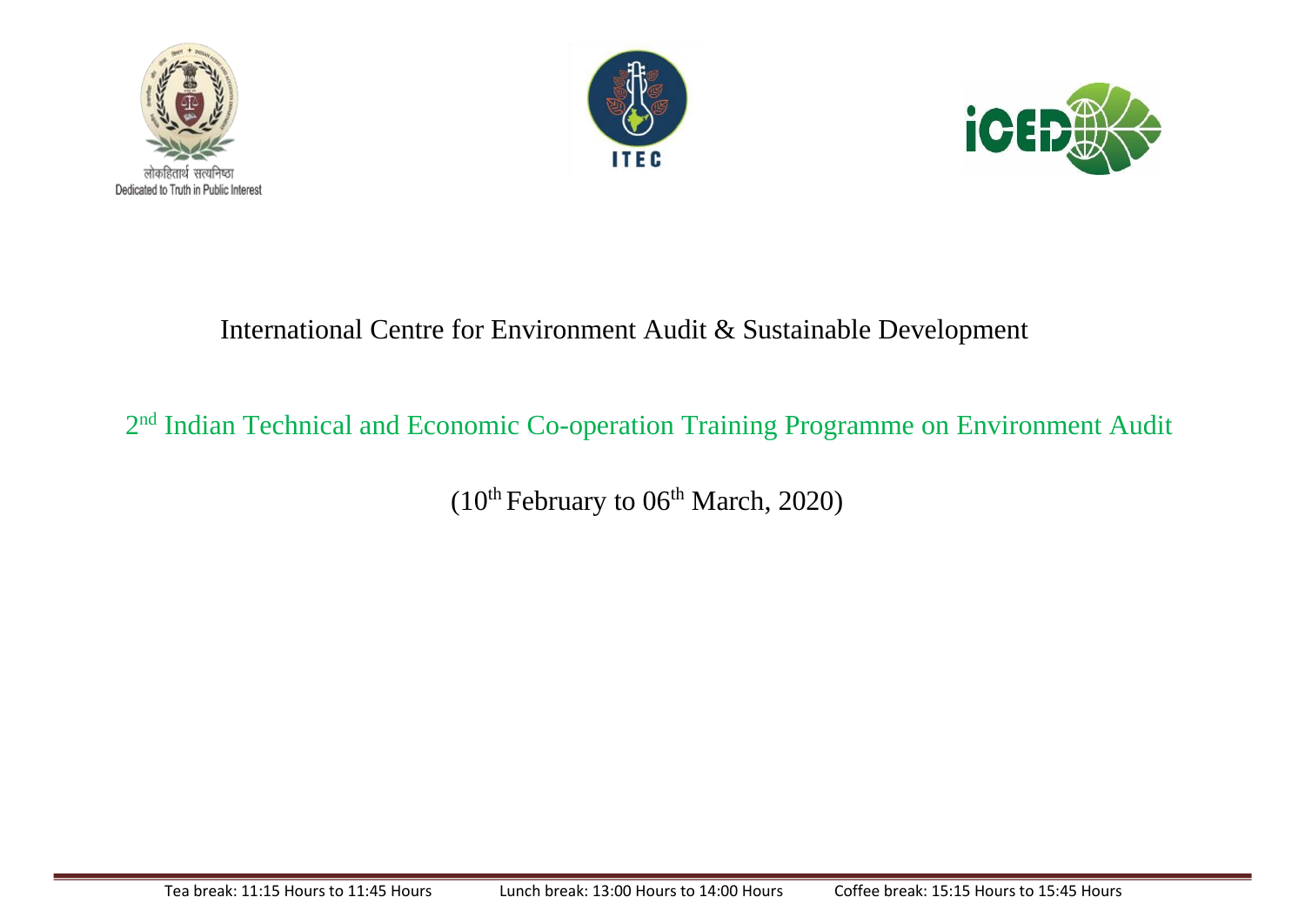#### **Course Schedule**

#### **First week**

| Date & Day                     | <b>Session 1</b><br>$10:00 - 11:15$ Hours<br>09:30-11:15 Hours | <b>Session 2</b><br>$11:45 - 13:00$ Hours | Session $3\,14:00-$<br><b>15:15 Hours</b>                                     | <b>Session 4 15:45 -</b><br><b>17:00Hours</b> |
|--------------------------------|----------------------------------------------------------------|-------------------------------------------|-------------------------------------------------------------------------------|-----------------------------------------------|
| 10 Feb 2020 Monday             | <b>Inauguration by</b><br>Mr. Rakesh Jain,                     | <b>Ice Breaking Session</b>               | <b>Overview of Environmental Issues and their Governance</b>                  |                                               |
|                                | Former Dy. C&AG of India                                       |                                           |                                                                               |                                               |
|                                | iCED Auditorium                                                | Shri Omnkar<br>Dy. Director (T&R) iCED    | Mr Satish Loomba, Ex ADAI, New Delhi                                          |                                               |
|                                |                                                                |                                           | <b>International Environment Accords and Environment Legislations in</b>      |                                               |
| 11 Feb 2020 Tuesday            | <b>Environment Audit</b>                                       |                                           | <b>India</b>                                                                  |                                               |
|                                | Mr Arun Kumar VM, Dy.Director, O/o PDCA & ex-officio MAB,      |                                           | Ms. Eisha Krishn & Ms. Fizza Zaidi,                                           |                                               |
|                                | Bangalore                                                      |                                           | Enviro Legal Defence Firm (ELDF) New Delhi                                    |                                               |
| 12 Feb 2020<br>Wednesday       | <b>Use of GIS and Remote Sensing in Environment Audit</b>      |                                           | <b>Environmental Monitoring: Framework and Challenges</b>                     |                                               |
|                                | Dr. P K Joshi, JNU, New Delhi                                  |                                           | Mr. Sanjeev Kumar Kanchan, environmental expert currently                     |                                               |
|                                |                                                                |                                           | associated as Chief Strategy and Development Officer with                     |                                               |
|                                | <b>Climate Change</b>                                          |                                           | Knowledge Lens Pvt. Ltd., Bengaluru<br><b>INTOSAI WGEA and related ISSAIs</b> |                                               |
| 13 Feb 2020<br><b>Thursday</b> | Mr C B Ramkumar, Founder, Green Dreams, Bengaluru              |                                           |                                                                               |                                               |
|                                |                                                                |                                           | Ms. Shefali Andaleeb, Executive Director, NFRA, New Delhi                     |                                               |
| <b>14 Feb 2020 Friday</b>      | <b>SDGs</b>                                                    |                                           | <b>Auditing SDGs</b>                                                          |                                               |
|                                | Mr Avanish Kumar, MDI, Gurgaon                                 |                                           | Mr. Atul Prakash, Director(Admin) O/o DGA(CE) New Delhi                       |                                               |
| 15 Feb 2020 Saturday           | <b>Visit to Dravyavati River Project</b>                       |                                           |                                                                               |                                               |
| <b>16 Feb 2020 Sunday</b>      | <b>Local Sight Seeing in Jaipur</b>                            |                                           |                                                                               |                                               |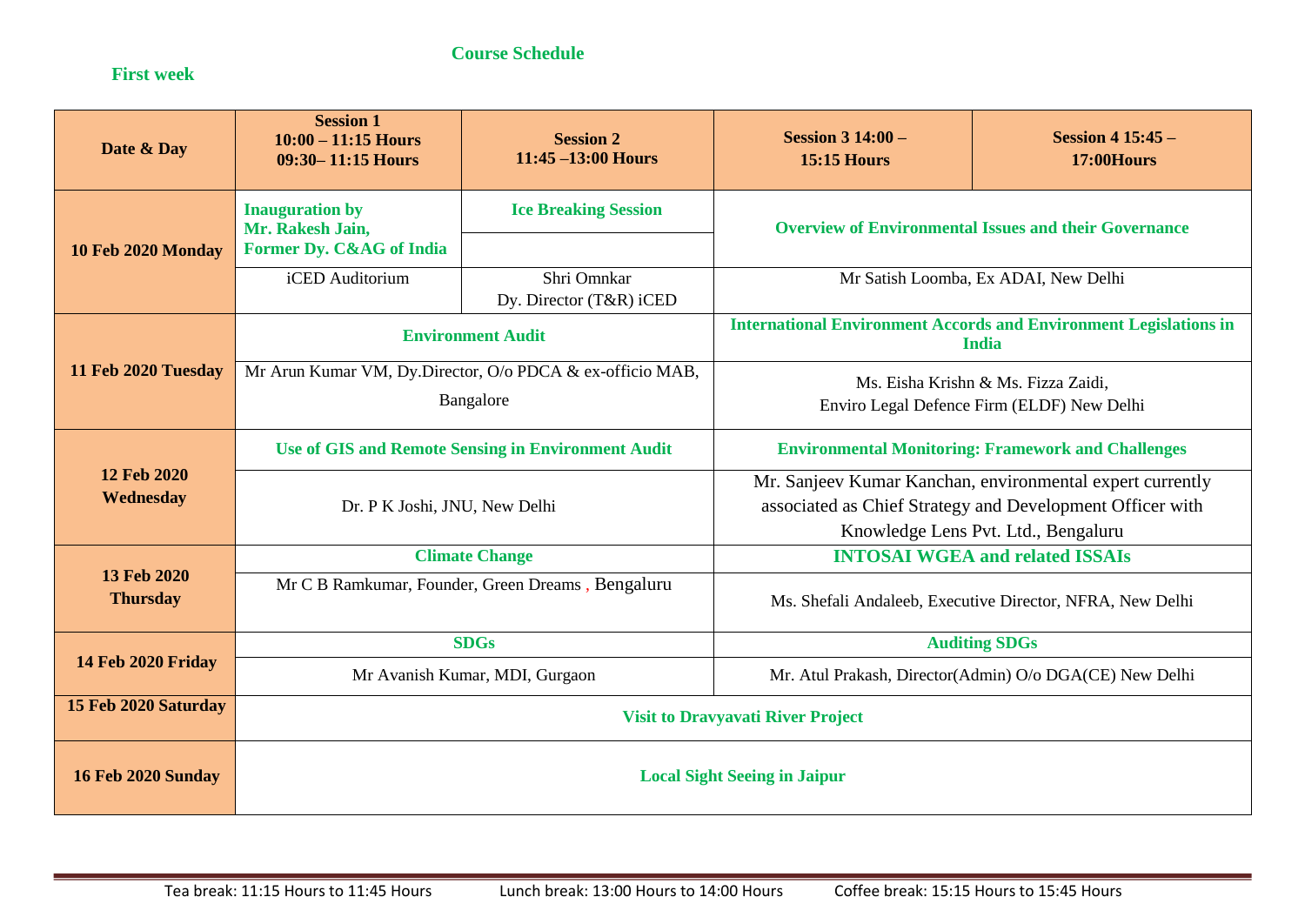## **Second week**

| Date & Day                   | <b>Session 1 10:00 -</b><br><b>11:15 Hours</b>                                                  | <b>Session 2 11:45 -</b><br><b>13:00 Hours</b> | <b>Session 3 14:00 -</b><br><b>15:15 Hours</b>                                     | <b>Session 4 15:45 -</b><br><b>17:00 Hours</b> |
|------------------------------|-------------------------------------------------------------------------------------------------|------------------------------------------------|------------------------------------------------------------------------------------|------------------------------------------------|
|                              | <b>Jaipur Smart City: A Case Study</b>                                                          |                                                | <b>Sustainable Development and Audit of Renewable Energy</b>                       |                                                |
| 17 Feb 2020 Monday           | Mr. Pankaj Sharma, Asst. Professor, Amity University, Jaipur                                    |                                                | Mr. Raj Kumar (II), Principal Director (Rajbhasha),<br>O/o CAG of India New Delhi  |                                                |
| 18 Feb 2020 Tuesday          | Potential challenges in regulating in renewable energy sector                                   |                                                | <b>Impact and follow up of Audit</b>                                               |                                                |
|                              | Mr. Arvind Karandikar, Consultant, International Finance Corporation<br>(IFC) New Delhi         |                                                | Shri Manish Kumar, Director General, iCED Jaipur                                   |                                                |
| 19 Feb 2020                  | <b>Audit of Water Pollution</b><br><b>Performance Audit on Administration of National Parks</b> |                                                |                                                                                    |                                                |
| Wednesday                    | Ms. Sangita Choure, Director General O/o CAG of India New Delhi                                 |                                                | Mr. B. K. Mukherjee, Accountant General (E&RSA) Bhopal                             |                                                |
| 20 Feb 2020 Thursday         | <b>Biodiversity: Introduction, Threats and Government response</b>                              |                                                | <b>Air Pollution</b>                                                               |                                                |
|                              | Ms. Kanchi Kohli, Researcher                                                                    |                                                | Dr. Era Upadhyay. Associate Professor. Amity Institute of<br>Biotechnology, Jaipur |                                                |
|                              | <b>Solid Waste Management in Informal Sector</b>                                                |                                                | <b>Environment Impact Assessment in India and the World</b>                        |                                                |
| <b>21 Feb 2020 Friday</b>    | Ms. Chitra Mukherjee, New Delhi                                                                 |                                                | Dr. Sanjay Mathur, professor MNIT, Jaipur                                          |                                                |
| 22 Feb 2020 Saturday         | <b>Biofuels for Sustainable Transport</b>                                                       |                                                | <b>Audit of Waste Management</b>                                                   |                                                |
|                              | Dr. Vinod S Gour, Associate Professor, Amity University, Jaipur                                 |                                                | Mr Ashutosh Joshi, Principal Accountant General (Audit-I), Goa                     |                                                |
| 23 Feb 2020<br><b>Sunday</b> | <b>Transit for Study Tour to iCISA</b>                                                          |                                                |                                                                                    |                                                |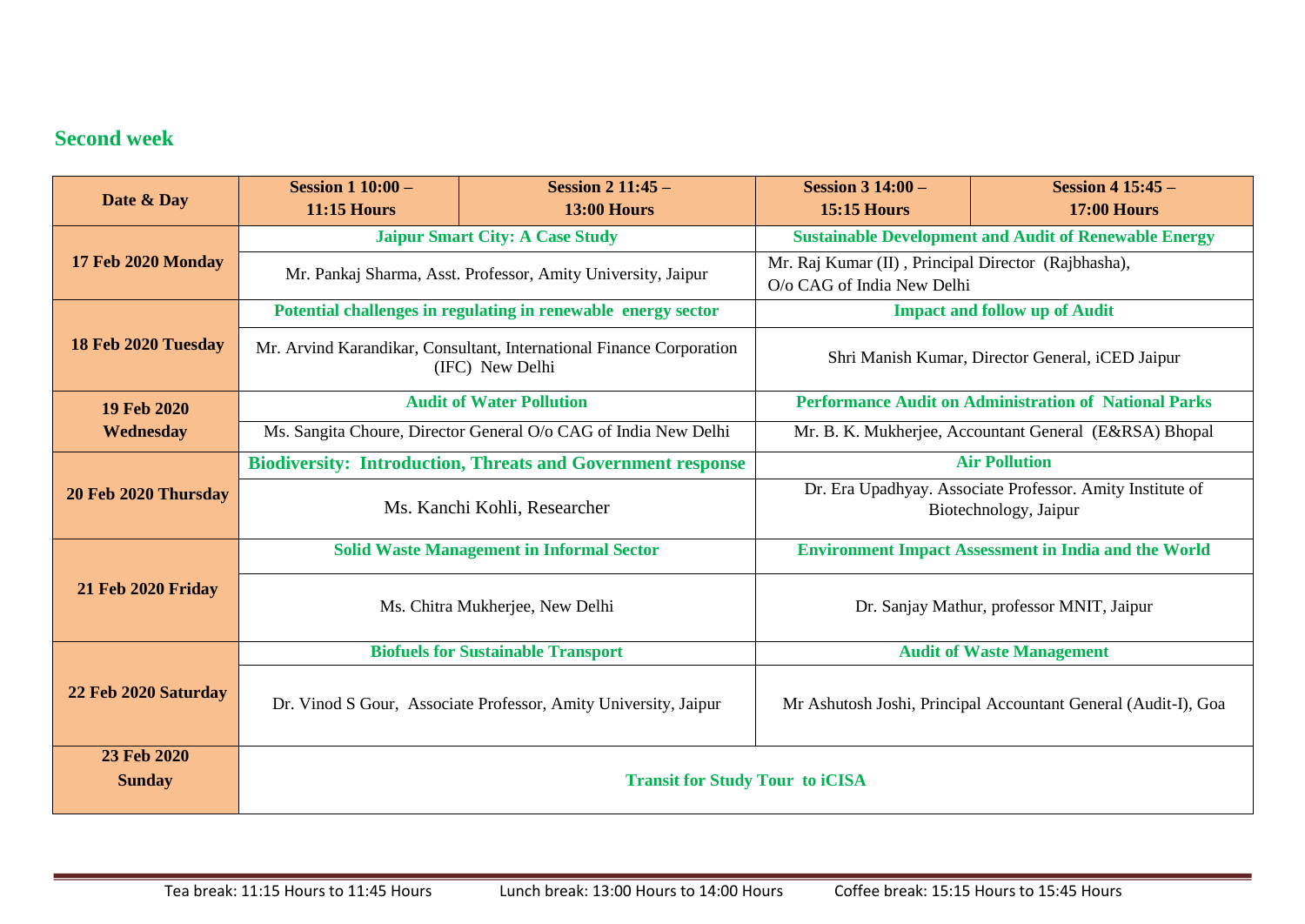## **Third week**

| Date & Day                     | <b>Session 1 10:00 -</b><br><b>11:15 Hours</b> | <b>Session 2 11:45 -</b><br><b>13:00 Hours</b> | <b>Session 3 14:00 –</b><br><b>15:15 Hours</b> | <b>Session 4 15:45 -</b><br><b>17:00 Hours</b> |
|--------------------------------|------------------------------------------------|------------------------------------------------|------------------------------------------------|------------------------------------------------|
| 24 Feb 2020<br><b>Monday</b>   | <b>TERI Gram</b>                               |                                                |                                                |                                                |
| 25 Feb 2020<br><b>Tuesday</b>  | <b>Yamuna Biodiversity Park</b>                |                                                |                                                |                                                |
| 26 Feb 2020<br>Wednesday       | <b>Delhi Local Sight Seeing</b>                |                                                |                                                |                                                |
| 27 Feb 2020<br><b>Thursday</b> | <b>Tajmahal</b> (Agra)                         |                                                |                                                |                                                |
| 28 Feb 2020<br>Friday          | <b>Keoladeo National Park, Bharatpur</b>       |                                                |                                                |                                                |
| 29 Feb 2020<br><b>Saturday</b> | <b>Sariska Visit</b>                           |                                                |                                                |                                                |
| 01 Mar 2020<br><b>Sunday</b>   | <b>Visit to Jaigarh and Nahargarh Fort</b>     |                                                |                                                |                                                |